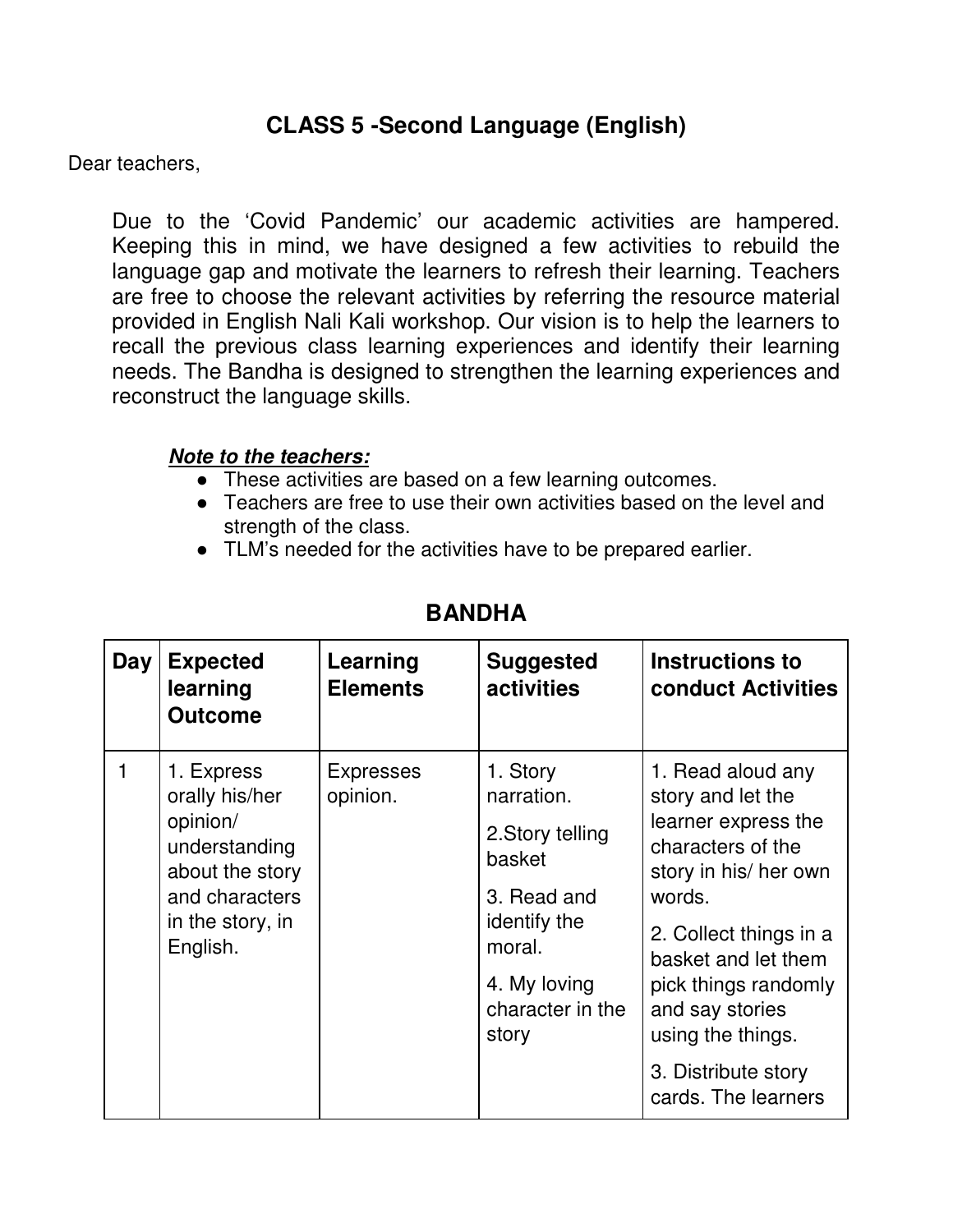|                |                                                                            |                                  |                                                                                                                                      | read individually and<br>tell the moral of the<br>story.                                                                                                                                                                                                                                                                          |
|----------------|----------------------------------------------------------------------------|----------------------------------|--------------------------------------------------------------------------------------------------------------------------------------|-----------------------------------------------------------------------------------------------------------------------------------------------------------------------------------------------------------------------------------------------------------------------------------------------------------------------------------|
| $\overline{2}$ |                                                                            | <b>Understands</b><br>the story. | 1. Story with a<br>twist<br>2. Puppet show.<br>3. Design a<br>small comic<br>book/ story<br>album<br>4. Listen to an<br>audio story. | 1. Conclude the<br>story in different<br>ways (oral). Tell a<br>story without a<br>climax. Students are<br>free to give an<br>ending.<br>2. Narrate stories<br>using puppets and<br>later asks<br>comprehension<br>questions.<br>3. Students can<br>design a small comic<br>book/story album<br>based on the<br>listened stories. |
| 3              | 2. Read aloud<br>with appropriate<br>pronunciation,<br>stress and<br>pause | Chunk reading                    | 1. Let's try<br>reading.<br>2. Read the<br>poster<br>3. Reading<br>headlines of a<br>newspaper<br>4. Reading big<br>books.           | 1. Prepare<br>flashcards with<br>simple sentences<br>and ask students to<br>read aloud<br>individually.<br>2. Displays a poster<br>and they read the<br>sentences loudly.<br>3. The headlines of a<br>newspaper can be<br>cut and displayed on<br>a chart and students                                                            |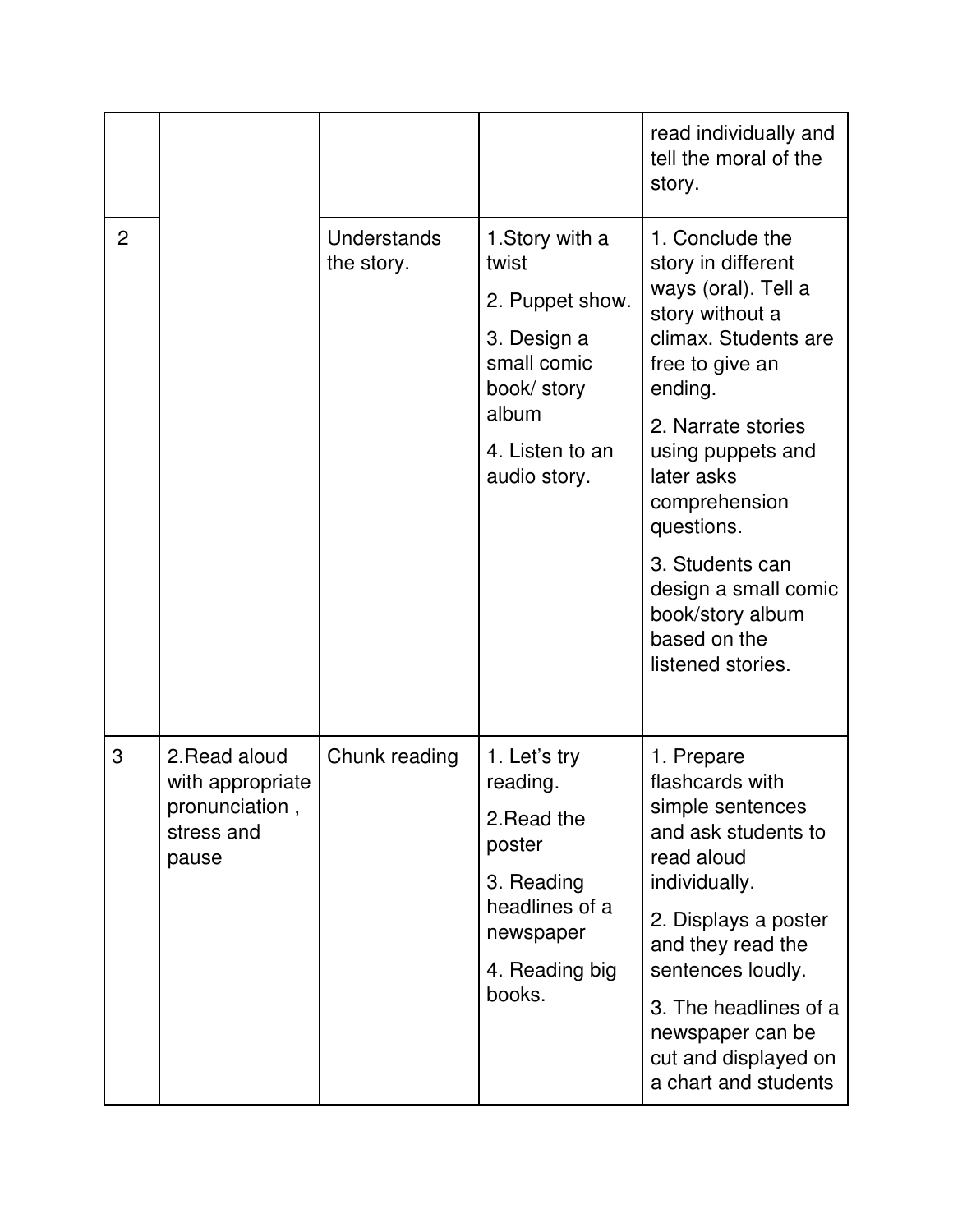|   |  |                                |                                                                                                                                                      | can read it.                                                                                                                                                                                                                                                                     |
|---|--|--------------------------------|------------------------------------------------------------------------------------------------------------------------------------------------------|----------------------------------------------------------------------------------------------------------------------------------------------------------------------------------------------------------------------------------------------------------------------------------|
| 4 |  | Sentence<br>reading            | 1. Reading<br>Cards<br>2. Reading<br>instruction cards<br>3. Read and<br>rearrange.                                                                  | 1. Provide Reading<br>cards or flashcards<br>to each learner and<br>let them read aloud<br>with proper<br>pronunciation, stress<br>and intonation.                                                                                                                               |
|   |  |                                | 4. Read in pairs                                                                                                                                     | 2. The instruction<br>displayed in different<br>places can be<br>displayed on a chart<br>.Students read and<br>identify the place.<br>E.g. Don't pluck<br>flowers. Maintain<br>silence. Use Me.                                                                                  |
| 5 |  | Simple<br>paragraph<br>reading | 1. Children<br>magazine / story<br>cards<br>2. Reading<br>comic books.<br>3. Reading<br>pamphlets,<br>handbills<br>4. Read<br>assigned<br>paragraphs | 1. Let the children<br>read the magazine<br>or story cards aloud<br>(individual).<br>2. Comic books like<br>Tinkle, Amar Chitra<br>Katha ,picture story<br>books can be<br>provided; Students<br>after reading should<br>speak about what<br>they have read.<br>3. Pamphlets and |
|   |  |                                |                                                                                                                                                      | handbills can be<br>given in groups<br>along with a set of<br>questions.<br>4. Provide a text and                                                                                                                                                                                |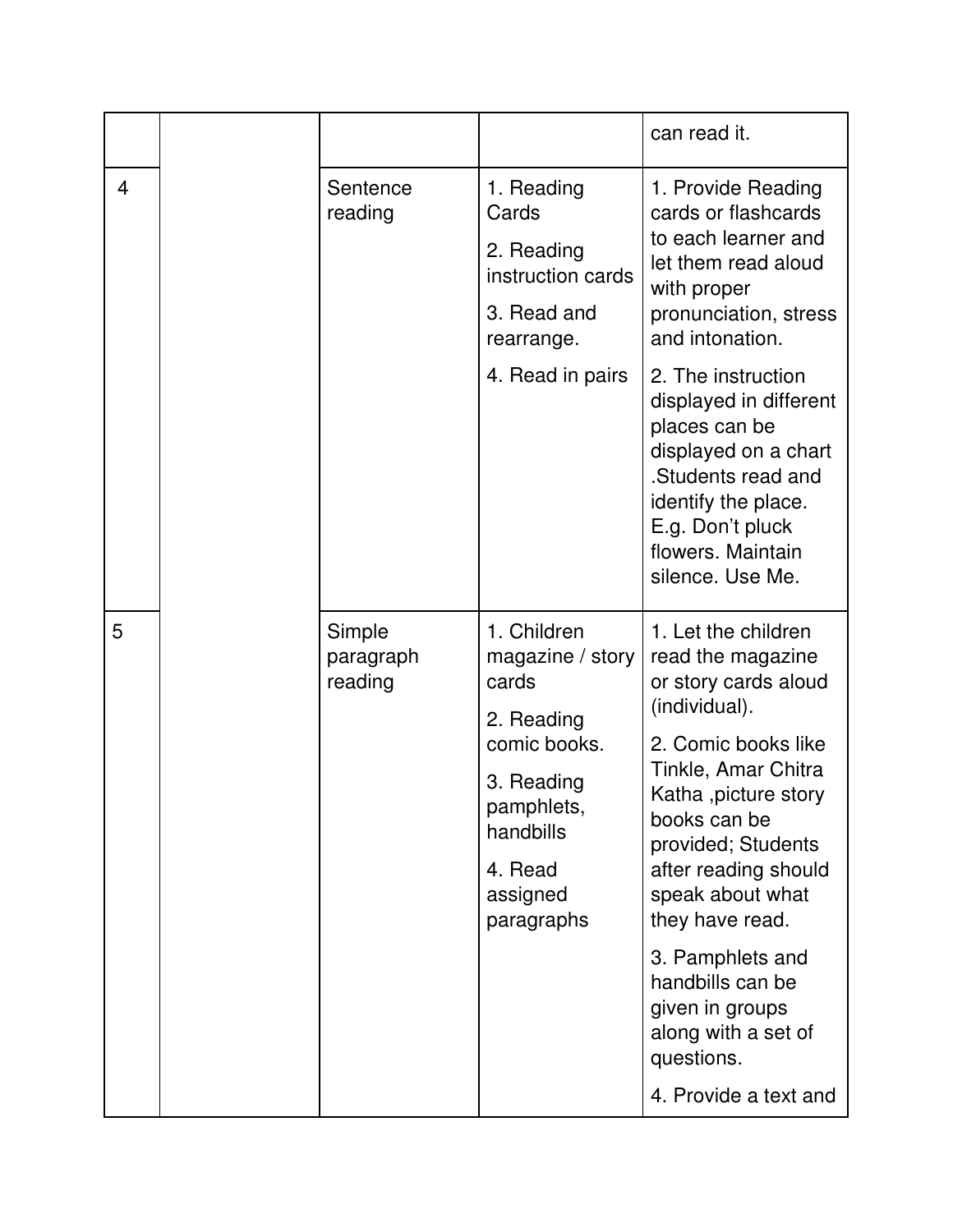|                     |                                                                                                                 |                                                |                                                                                                                   | assign paragraph/s<br>to read.                                                                                                                                                                                                                                                                                                                                                             |
|---------------------|-----------------------------------------------------------------------------------------------------------------|------------------------------------------------|-------------------------------------------------------------------------------------------------------------------|--------------------------------------------------------------------------------------------------------------------------------------------------------------------------------------------------------------------------------------------------------------------------------------------------------------------------------------------------------------------------------------------|
| 6                   | 3. Use<br>vocabulary<br>related to<br>subjects like<br><b>Mathematics</b><br>and EVS of<br>previous<br>classes. | <b>Uses</b><br>vocabulary<br>related to EVS    | 1. Find me out<br>2. Crossword<br>Puzzle<br>3. Children<br>class magazine<br>4. Displaying<br>Vocabulary<br>Cards | 1. Provide a word<br>grid to each group<br>and askk students<br>to search the words<br>related to EVS.<br>2. Provide crossword<br>puzzle individually or<br>exhibit a puzzle<br>chart and ask<br>students to find the<br>words. (Words in the<br>puzzle should be<br>related to EVS).<br>3. Provide old books<br>/pictures to students<br>and let them prepare<br>their class<br>magazine. |
| $\overline{7}$<br>8 |                                                                                                                 | Vocabulary<br>related to<br><b>Mathematics</b> | 1. Let's buy and<br>sell<br>2. Metric Mela<br>3. Maths<br>crossword<br>puzzle<br>4. Identifying the<br>shapes     | 1. Create retail<br>shops in the<br>classroom using the<br>available materials.<br>'Play-money' can<br>also be used for the<br>transaction (Group<br>activity). Perform and<br>observe<br>alternatively.<br>2. Provide crossword<br>puzzle individually or<br>exhibit a puzzle<br>chart and ask<br>students to find the                                                                    |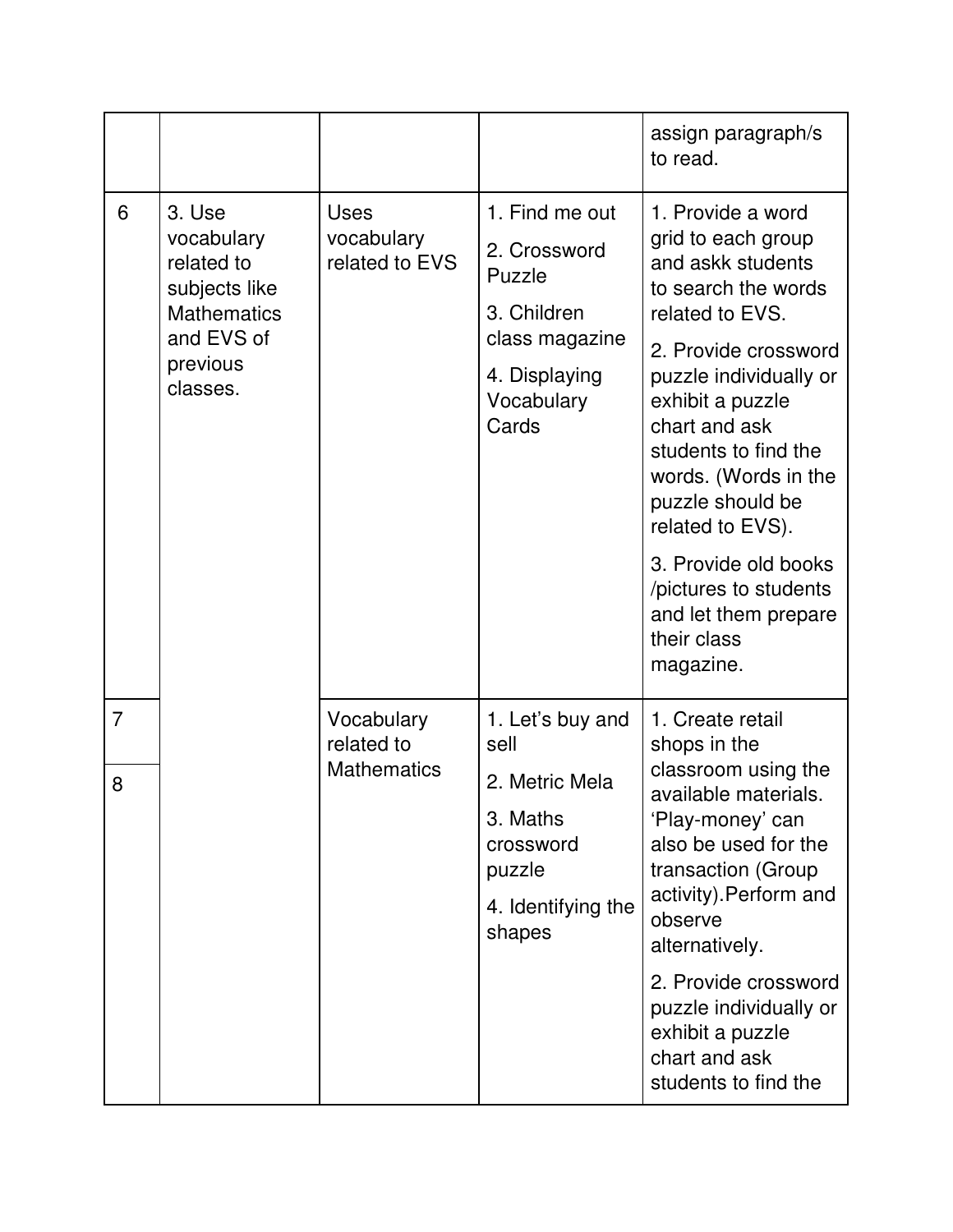|    |                                                                                                    |                                       |                                                                                                                                                                                   | words. (Words in the<br>puzzle should be<br>related to<br>Mathematics).                                                                                                                                                                                                                                                                                                             |
|----|----------------------------------------------------------------------------------------------------|---------------------------------------|-----------------------------------------------------------------------------------------------------------------------------------------------------------------------------------|-------------------------------------------------------------------------------------------------------------------------------------------------------------------------------------------------------------------------------------------------------------------------------------------------------------------------------------------------------------------------------------|
| 9  | 4. Respond to<br>simple<br>instructions,<br>announcements<br>in English made<br>in<br>class/school | Responds to<br>simple<br>instructions | 1. Preparing a<br>birthday<br>greeting card.<br>2. Draw as I say<br>3. Understanding<br>a map<br>4. Asking<br>directions<br>5. Routine<br>instructions at<br>school in<br>English | 1. Provide necessary<br>materials, the<br>learners prepare the<br>cards in groups as<br>per the set of<br>instructions given by<br>the teacher.<br>2. Teacher instructs<br>to draw a picture and<br>they draw the<br>picture. (E.g. Draw a<br>house. Draw a tree<br>behind the house, a<br>garden in front)<br>3. Displays a map<br>and asks questions<br>to understand the<br>map. |
| 10 |                                                                                                    | Gives directions                      | 1. 'Take me<br>there' - map<br>activity<br>2. Reading Atlas<br>book<br>3. Situational<br>conversation<br>4. Simple skit                                                           | 1. Draw a map of the<br>village/city with the<br>school as the prime<br>location on the Black<br>board. Let the<br>children give<br>directions to reach<br>the school from<br>different locations.<br>2. Provides Atlas<br>books along with a<br>set of questions or<br>teacher can display                                                                                         |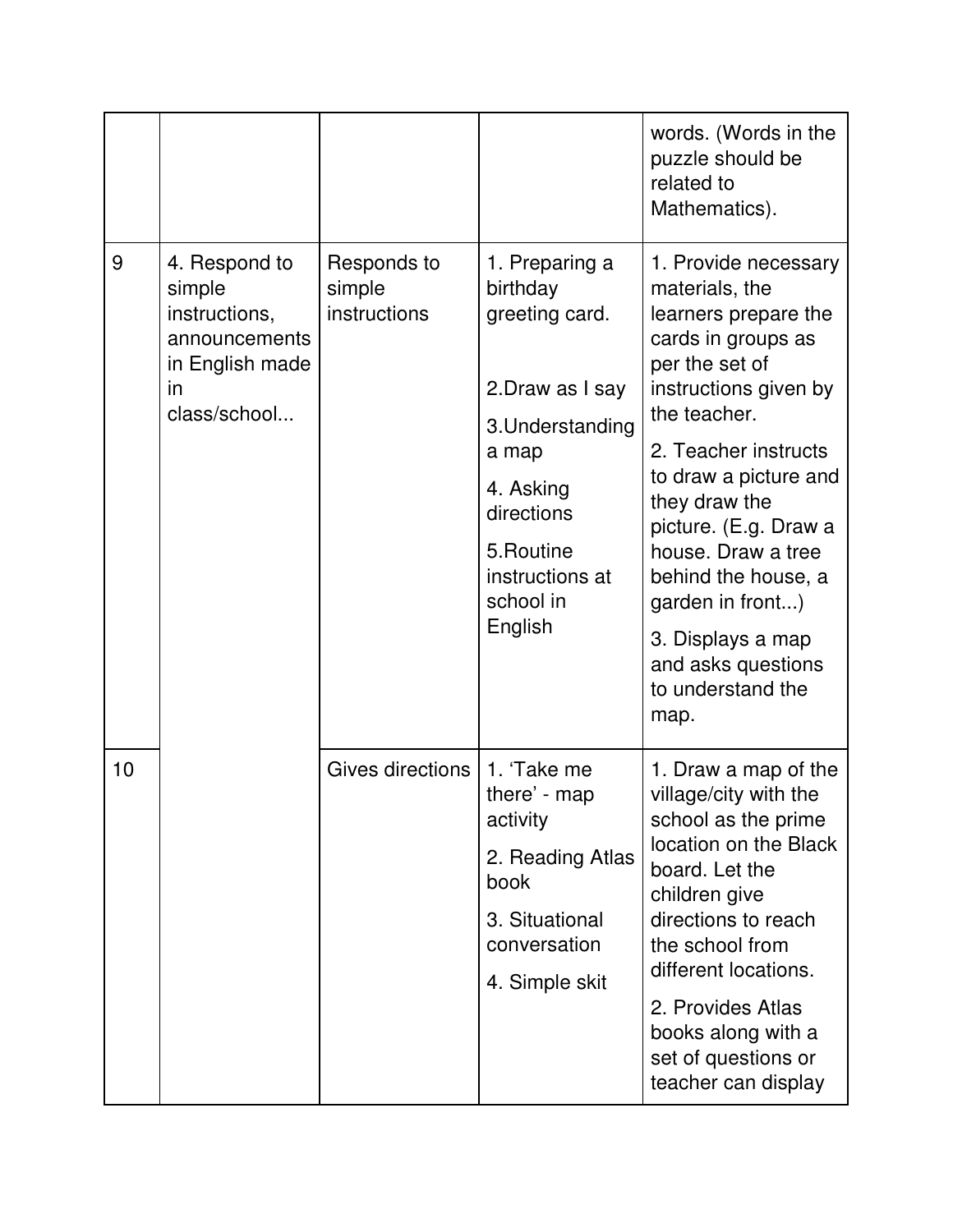|          |                                                                                                      |                             |                                                                                                                                                                                                         | a map and ask<br>questions.<br>3. Imagine you are in<br>Mysore bus stop,<br>and you need to visit<br>Mysore Palace. How<br>would you enquire<br>with a stranger and<br>reach the place?                                                                                            |
|----------|------------------------------------------------------------------------------------------------------|-----------------------------|---------------------------------------------------------------------------------------------------------------------------------------------------------------------------------------------------------|------------------------------------------------------------------------------------------------------------------------------------------------------------------------------------------------------------------------------------------------------------------------------------|
| 11       |                                                                                                      | Respond to<br>announcements | 1. Audio<br>recordings<br>2. Verbal<br>instruction<br>3. Total Physical<br>Response<br>(TPR) Activities<br>4. Passing the<br>message game                                                               | Present audio<br>clippings (Railway<br>station, bus stand,<br>hospital, school<br>etc.). Let the children<br>identify the place<br>and create their own<br>announcements.                                                                                                          |
| 12<br>13 | 5. Respond<br>verbally/in<br>writing to<br>questions<br>based on day-<br>to-day life<br>experiences. | Verbal<br>response          | 1. Group<br>discussion<br>2. Reading<br>simple texts<br>3. Telling daily<br>routines<br>4. Enacting daily<br>routines with<br>dialogues.<br>5. Writing about<br>birthday<br>celebration<br>6. Role-play | 1. Let them share<br>daily experiences (at<br>home, at school, in<br>the playground) in<br>groups and elicit<br>from others by<br>asking probing<br>questions.<br>2. Let them read<br>simple incidents<br>from children's story<br>books and answer<br>questions based on<br>them. |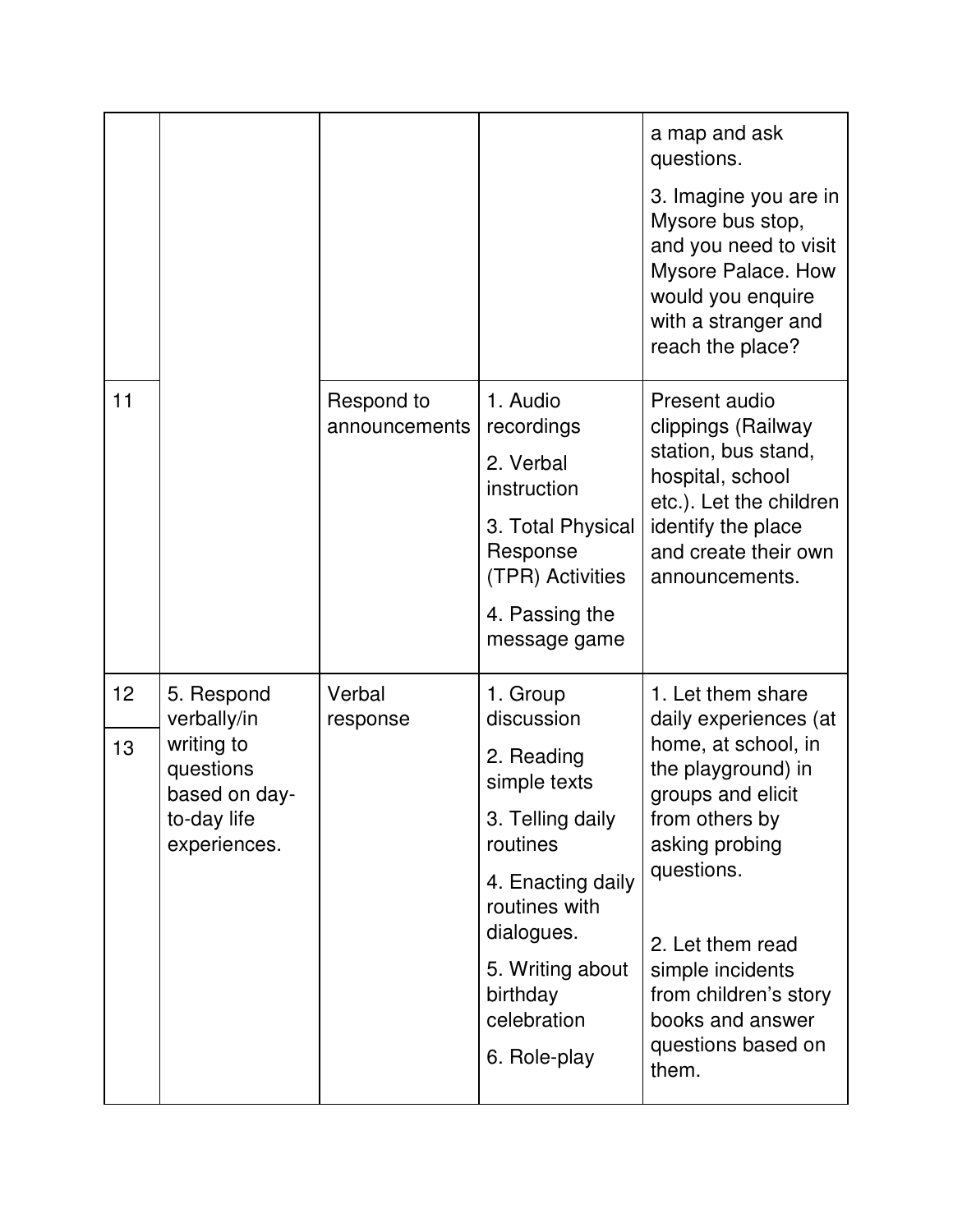| 14 |                                                                                                     | Written<br>response                                                               | 1. Peer<br>discussion<br>2. Create a<br>family activity<br>album<br>3. Writing about<br>future plans<br>4. writing about<br>a past incident   | 1. Provide common<br>probing questions on<br>their daily routine<br>and asks the<br>children to write their<br>responses.<br>2. Let them maintain<br>a dairy by writing<br>about their daily<br>activities                                                                  |
|----|-----------------------------------------------------------------------------------------------------|-----------------------------------------------------------------------------------|-----------------------------------------------------------------------------------------------------------------------------------------------|-----------------------------------------------------------------------------------------------------------------------------------------------------------------------------------------------------------------------------------------------------------------------------|
| 15 | 6. Use simple<br>nouns,<br>pronouns and<br>adjectives in<br>verbal and<br>written<br>communication. | Uses simple<br>nouns, in verbal<br>communication                                  | 1. Memory<br>booster<br>2. Listing out the<br>nouns<br>3. Writing a<br>story using the<br>given nouns<br>4. Writing an<br>own simple<br>story | 1. Place objects on<br>the table and cover<br>them. Give two<br>minutes to observe.<br>Each learner has to<br>speak a few<br>sentences about any<br>one hidden object<br>without repetition.<br>3. Provide some<br>nouns and ask them<br>to form simple<br>meaningful story |
| 16 |                                                                                                     | Uses simple<br>nouns,<br>pronouns and<br>adjectives in<br>verbal<br>communication | 1. How am I?<br>2. Listing out the<br>pronouns<br>3. Identifying the<br>pronouns<br>4. Rewriting a<br>story using                             | 1. Identifying<br>vegetables,<br>classroom items and<br>expressing them<br>based on colour,<br>shape, quality, smell<br>etc.                                                                                                                                                |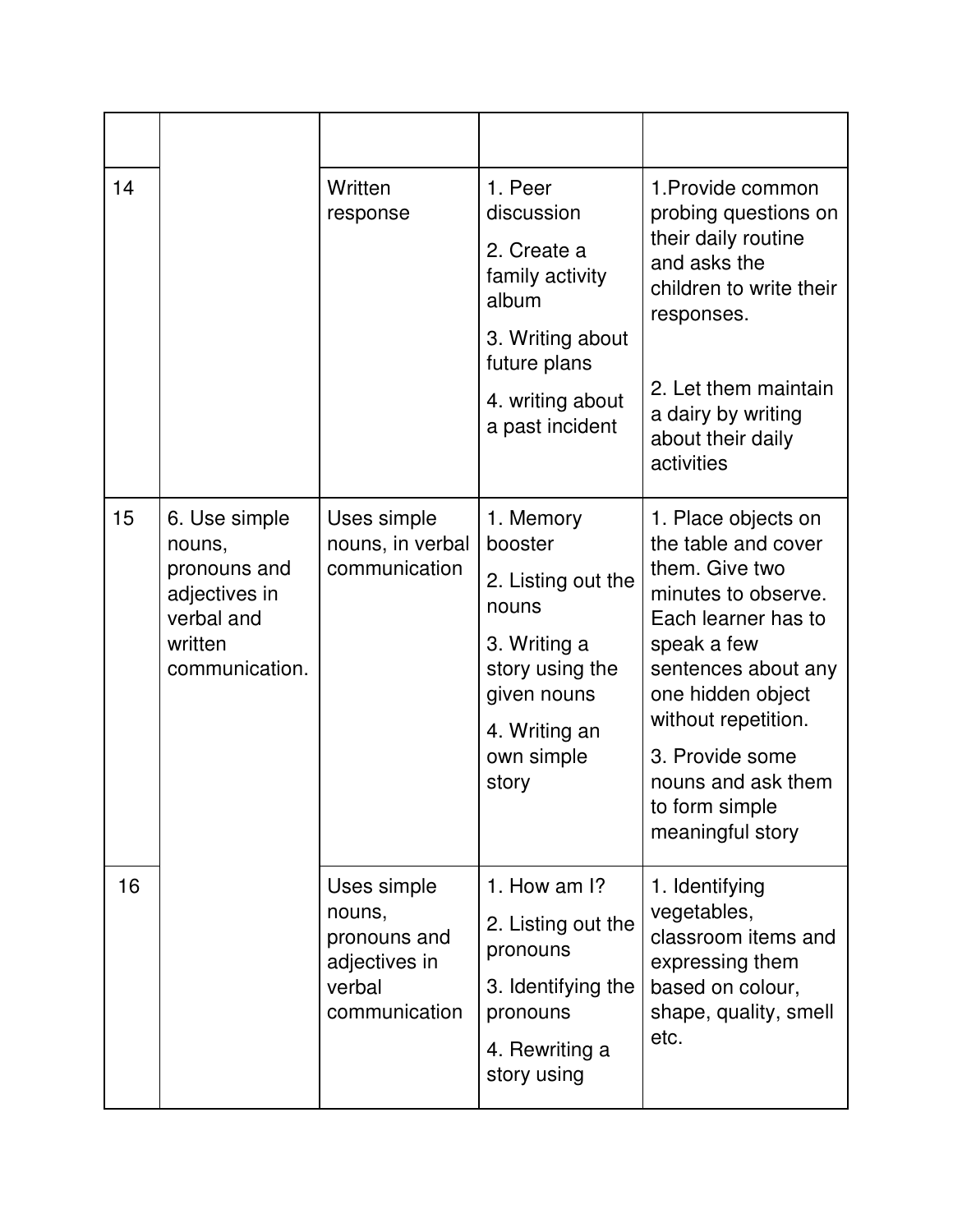|    |                                                                                |                                                                                    | proper pronouns                                                                                                                       | 2. Narrate a<br>passage from<br>previous class's text<br>book. Let the<br>children identify<br>nouns in it.                                                                                                         |
|----|--------------------------------------------------------------------------------|------------------------------------------------------------------------------------|---------------------------------------------------------------------------------------------------------------------------------------|---------------------------------------------------------------------------------------------------------------------------------------------------------------------------------------------------------------------|
| 17 |                                                                                | Uses nouns,<br>pronouns and<br>simple<br>adjectives in<br>written<br>communication | 1. Big book of<br>activity.<br>2. Use<br>appropriate<br>adjectives.<br>3. Appreciation<br>activities<br>4. Write Simple<br>sentences. | 1. Create a Big book<br>in groups for the<br>story " Mittu and the<br>mango tree"<br>(NCERT class 1/<br>Nalikali Reader) (<br>teacher can use any<br>other story also).                                             |
| 18 |                                                                                |                                                                                    | 1. Appreciate<br>me<br>2. Memory<br>games<br>3. Simple<br>conversation on<br>shape/quality of<br>objects<br>4. Write a fairy<br>tale  | 1. Let the children<br>select an object<br>displayed in the<br>classroom and write<br>about it.<br>3. Initiate<br>conversation using<br>word clues.<br>4. Create a fairy tale<br>based on children's<br>imagination |
| 19 | 7. Read small<br>texts/posters/<br>charts in<br>English with<br>comprehension. | Reads small<br>texts with<br>comprehension                                         | 1. Put me in<br>order<br>2. "Find the<br>word" reading<br>aloud activity                                                              | 1. Rearrange<br>jumbled lines from<br>an unknown story to<br>form a meaningful<br>story. (Group<br>activity).                                                                                                       |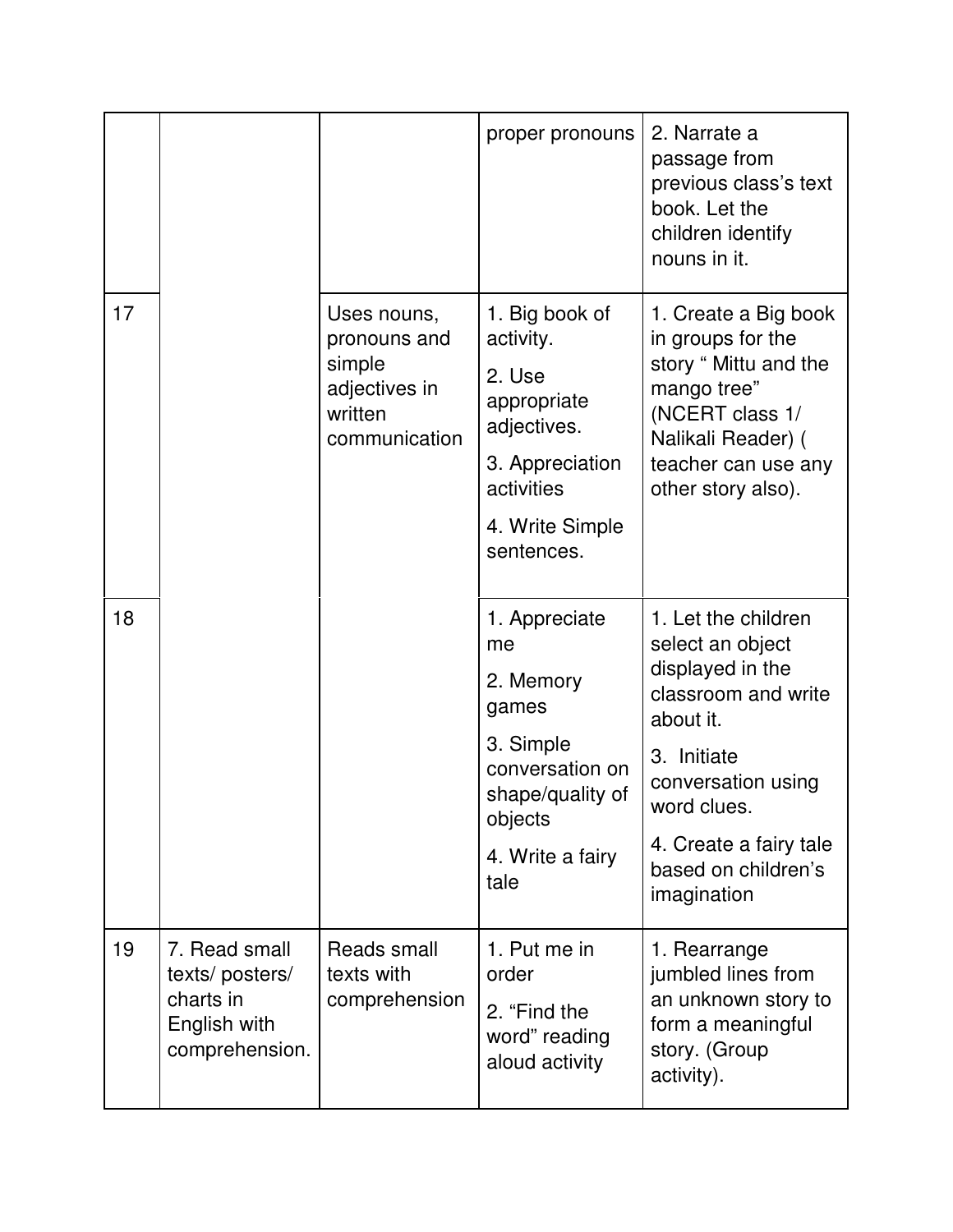|    |  |                                        | 3. "Reading<br>Aloud" task<br>4. "Team<br>Reading Aloud"<br>- Pronunciation<br>reading                                                                    | 2. Give Clue words<br>and let the children<br>read the chart to find<br>the clue words.<br>3. Provide small<br>texts and let the<br>learner read aloud.<br>4. Initiate Reading in<br>group activity.                                                                                |
|----|--|----------------------------------------|-----------------------------------------------------------------------------------------------------------------------------------------------------------|-------------------------------------------------------------------------------------------------------------------------------------------------------------------------------------------------------------------------------------------------------------------------------------|
| 20 |  | Reads posters<br>with<br>comprehension | 1. My task card<br>2. Check-it-off<br>reading/<br>responding<br>3. Read and<br>identify the<br>subject of a<br>poster<br>4. Read and<br>share the details | 1. Prepare own / use<br>posters from the<br>internet, and the<br>learners present<br>their views.<br>2. Provide posters<br>and ask the children<br>about the theme/<br>message of the<br>poster                                                                                     |
| 21 |  | Reads charts<br>with<br>comprehension  | 1. Read me.<br>2. "Account<br>Chart" reading<br>3. Decoding<br>games<br>4. Speak on<br>habit charts                                                       | 1. Create own /use<br>ready charts (e.g.,<br>related to poets,<br>country etc.) from<br>the internet to read.<br>Ask comprehension<br>questions.<br>2. Provide pictorial<br>games and ask them<br>to formulate rules on<br>their own.<br>4. Create a habit<br>chart and have a talk |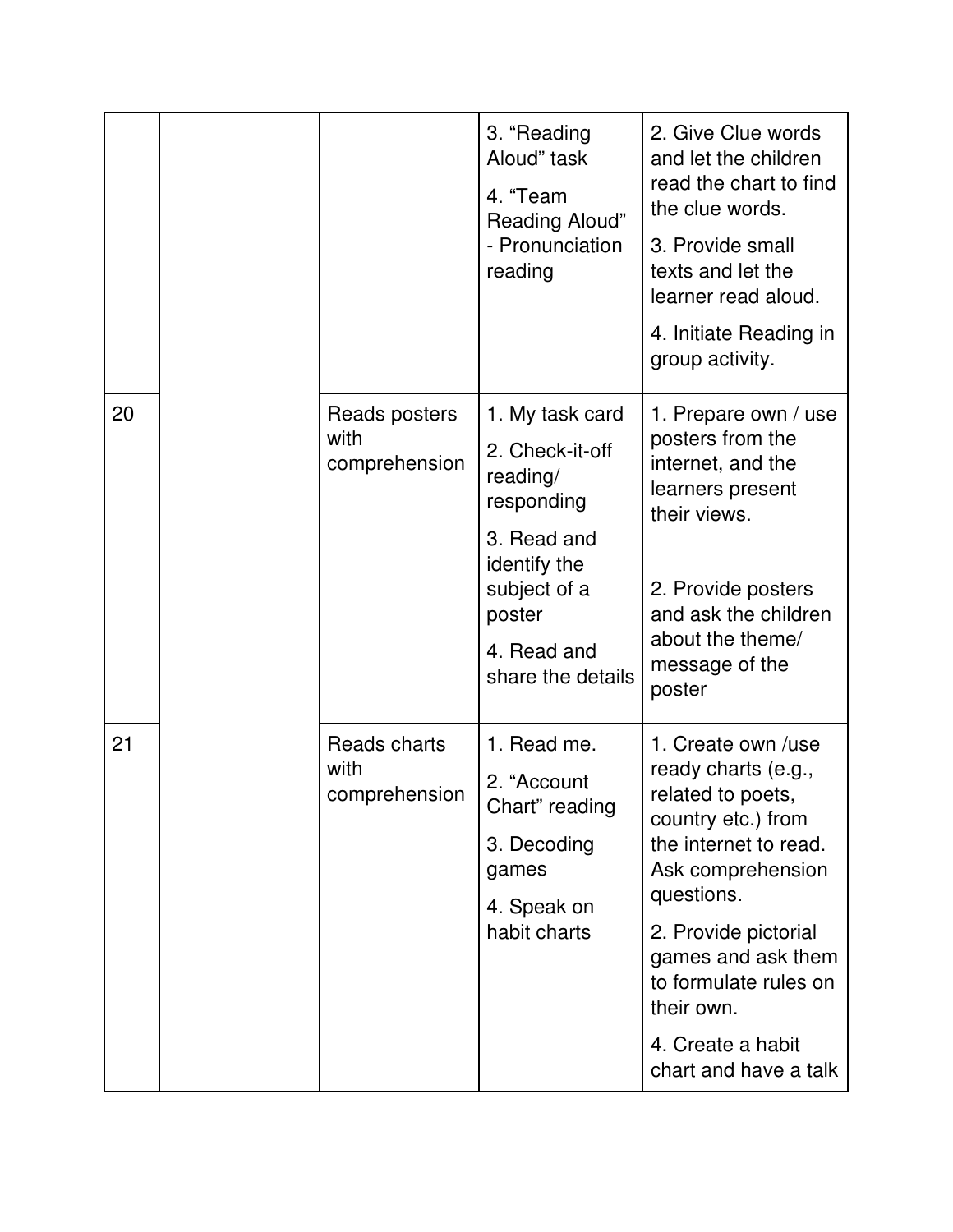|    |                                                                                                                                   |                                                                                   |                                                                                                                                           | on it                                                                                                                                                                                                                                                                                                                                                                                            |
|----|-----------------------------------------------------------------------------------------------------------------------------------|-----------------------------------------------------------------------------------|-------------------------------------------------------------------------------------------------------------------------------------------|--------------------------------------------------------------------------------------------------------------------------------------------------------------------------------------------------------------------------------------------------------------------------------------------------------------------------------------------------------------------------------------------------|
| 22 | 8. Talk about<br>celebrations,<br>surroundings,<br>sports, feelings<br>and emotions<br>using simple<br>past and<br>present tense. | Talks about<br>celebrations<br>using past<br>tense                                | 1. Circle talk in<br>wheeling game.<br>2. Talk about<br>animals/plants<br>3. Talk about<br>family and<br>friends<br>4. Talk about<br>food | 1. Make 2 circles<br>using children (inner<br>and outer) with one<br>circle fixed and the<br>other moving, the<br>children will talk to<br>each other about the<br>celebrations at<br>home. This<br>continues till each<br>one gets his turn.<br>2. Talk about                                                                                                                                   |
|    |                                                                                                                                   |                                                                                   |                                                                                                                                           | favourite food, its<br>preparation.                                                                                                                                                                                                                                                                                                                                                              |
| 23 |                                                                                                                                   | Talks about<br>sports, feelings<br>using simple<br>present / simple<br>past tense | 1. Bind us<br>together<br>2. Who is telling<br>the truth? $-$<br>game<br>3. Comic strip<br>description<br>4. True words                   | 1. Divide students in<br>groups and assign<br>names as school,<br>hospital, bus stand,<br>airport, sports etc to<br>the groups. Spread<br>flashcard of words<br>related to the group<br>names. Students<br>should pick the<br>flashcard related to<br>the name of the<br>group. The group<br>that finishes first<br>should be<br>appreciated. After<br>the game students<br>should express their |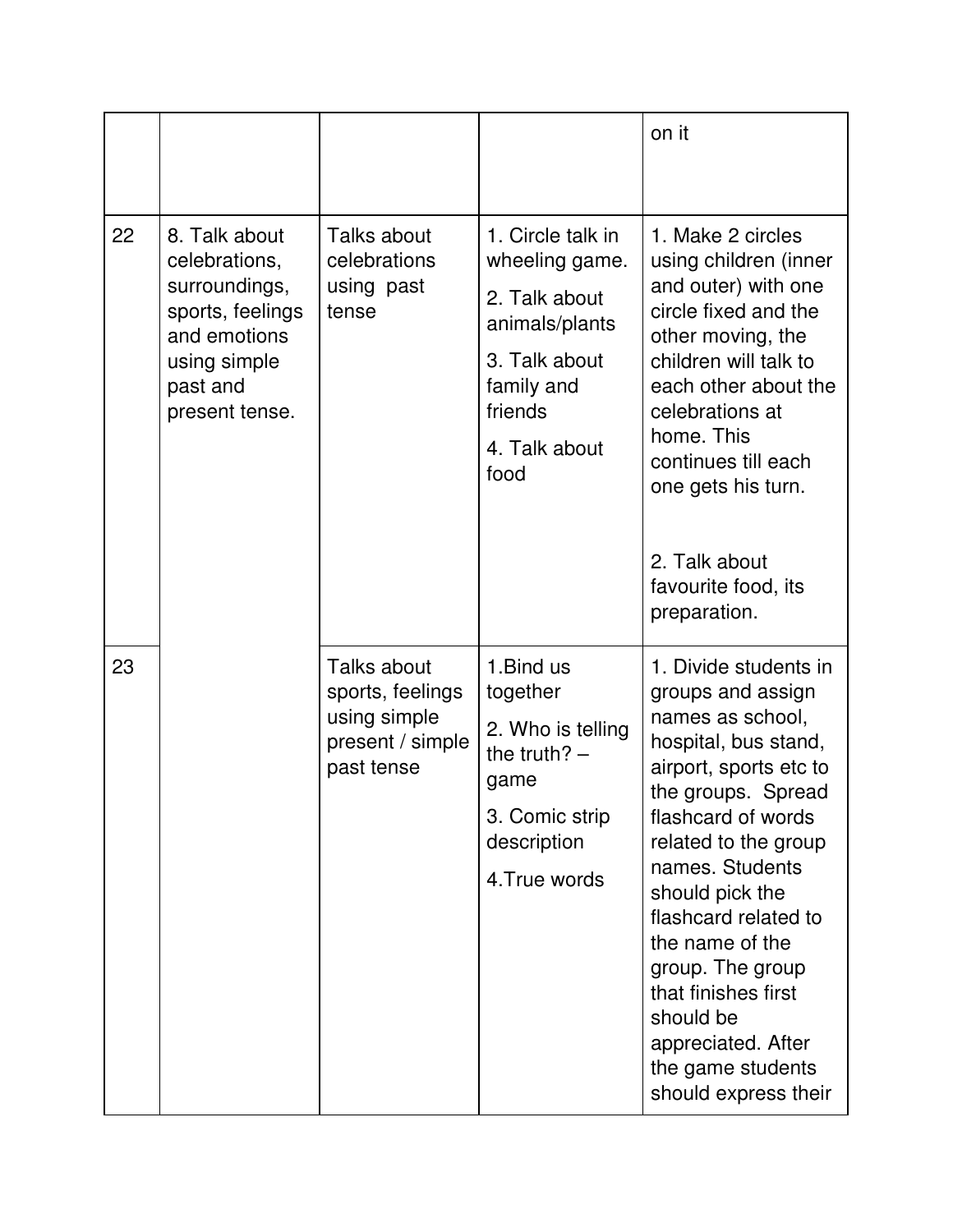|    |                                                                                                                 |                                                                   |                                                                                                                  | feelings about the<br>game.<br>2. Anyone from the<br>group can pick up a<br>picture / prompt at<br>random-everyone<br>shouts the first<br>word/sentence that<br>comes to mind in<br>turns or they can<br>write it down on a<br>paper. Later Tense<br>forms are discussed<br>and clarified. |
|----|-----------------------------------------------------------------------------------------------------------------|-------------------------------------------------------------------|------------------------------------------------------------------------------------------------------------------|--------------------------------------------------------------------------------------------------------------------------------------------------------------------------------------------------------------------------------------------------------------------------------------------|
| 24 |                                                                                                                 | Talks about<br>emotions using<br>simple present<br>and past tense | 1. Lucky Emoji<br>2. True/false $-$<br>story telling<br>3. Simple<br>survey inside<br>the campus<br>4. Role-play | 1. Pick an emoji card<br>and speak about it.<br>Provide emoji cards<br>having different<br>expressions. (A<br>happy face card. $-1$<br>am happy. I got a<br>gift.)<br><b>Enact different</b><br>emotions with<br>situations                                                                |
| 25 | 9. Write a few<br>words/short<br>sentences in<br>response to<br>poems and<br>stories or using<br>picture clues. | Writes a few<br>words in<br>response to a<br>poem                 | 1. Recite a<br>poem<br>2. Word<br>scramble<br>activities<br>3. Poetry to<br>prose<br>4. Entice poem              | 1. Recite a poem.<br>The learner writes a<br>few words related to<br>the poem.<br>2. Rearrange the<br>poem using the word<br>clues.<br>3. Convert the theme                                                                                                                                |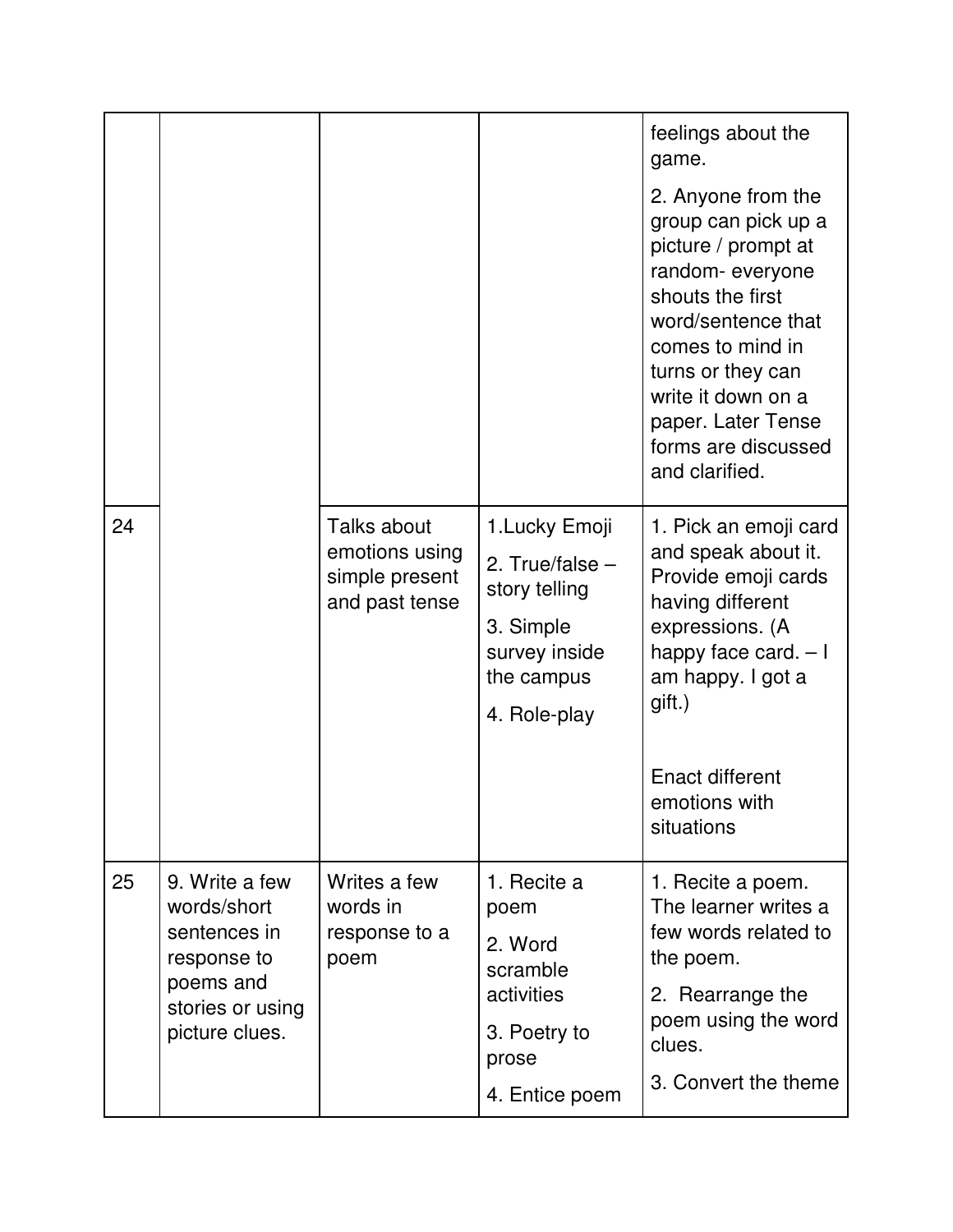|    |                                                                         |                                                                         | with music                                                                                                                                     | of the poem to prose                                                                                                                                                                             |
|----|-------------------------------------------------------------------------|-------------------------------------------------------------------------|------------------------------------------------------------------------------------------------------------------------------------------------|--------------------------------------------------------------------------------------------------------------------------------------------------------------------------------------------------|
| 26 |                                                                         | Writes a few<br>sentences in<br>response to a<br>story                  | 1. Narrate a<br>story<br>2. Write a letter<br>to a character<br>3. Talk on a<br>main character<br>4. Dramatize a<br>scene from the<br>story    | 1. Children write a<br>few sentences<br>connected to a<br>story.<br>2 Give different<br>opinion on the<br>characters of the<br>story.<br>3. Enact the story<br>with dialogues                    |
| 27 |                                                                         | Writes a few<br>words/<br>sentences in<br>response to<br>picture clues. | 1. Read,<br>imagine and<br>write<br>2. Story chain<br>3. "What if"<br>question and<br>answers on a<br>story.<br>4. Writing a<br>personal diary | 1. Provide pictures<br>of a story, elicit the<br>words, ask them to<br>frame meaningful<br>sentences and write<br>a story.<br>4. Maintaining daily<br>activities<br>systematically in a<br>diary |
| 28 | <b>10. Use</b><br>punctuation<br>marks<br>appropriately in<br>writing - | <b>Uses</b><br>punctuations in<br>simple<br>sentences.                  | 1. Make me<br>meaningful.<br>2. Punctuation<br>puppets                                                                                         | 1. Provide simple<br>sentence strips and<br>ask them to<br>punctuate.<br>(Individual activity).                                                                                                  |